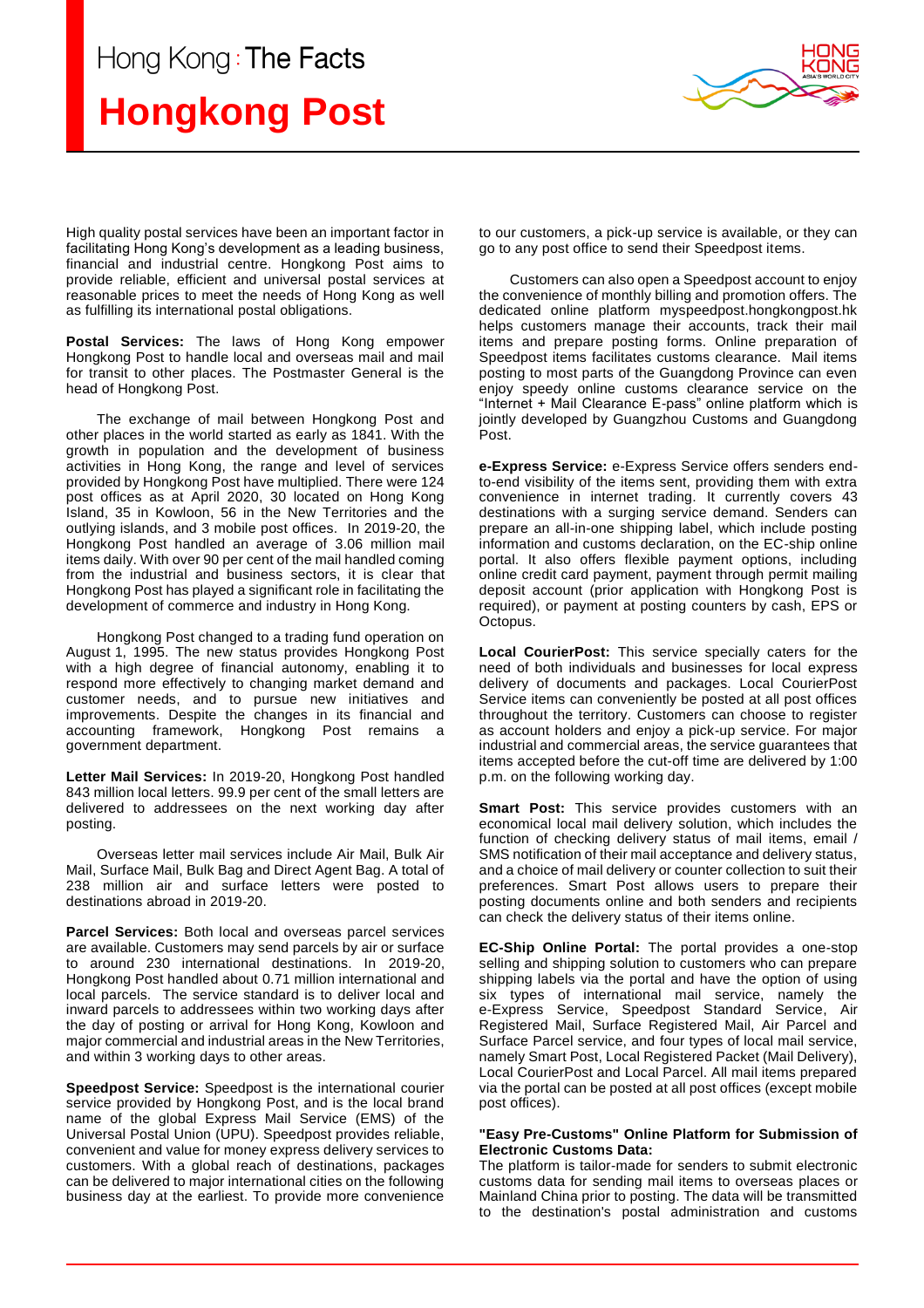authority for pre-customs clearance. "Easy Pre-Customs" online platform and its mobile application (APP) do not require pre-registration. Senders can use this platform to input electronic customs data before they go to the post office. The platform is suitable for Speedpost Standard Service, Air & Surface Parcel, Air & Surface Registered Mail and Air & Surface Ordinary Mail. All post offices (except mobile post offices) are also installed with the "Easy Pre-Customs" kiosk or tablets for data input by customers.

**Mail Collection Number:** Customers can register on the EC-Ship online portal to obtain a Mail Collection Number, and select a designated post office or iPostal Station to collect mail. An iPostal Station is a self-serviced locker suite located at a convenient location within the community for collecting mail items that are larger in size. Mail recipients will receive a passcode on their mobile phones once their items have arrived at the designated post office or iPostal Station. iPostal Stations operate longer hours, and some even operate around the clock, allowing customers greater flexibility in mail collection.

**Philatelic Services:** Like many postal administrations, Hongkong Post issues two kinds of postage stamps – definitive stamps and special/commemorative stamps. Usually there are around ten or more sets of special/commemorative stamps issued each year. Hong Kong postage stamps, which reflect Hong Kong's history, life and development, are designed and printed to a consistently high standard. The low postage rates prevailing in Hong Kong make philately an interesting and inexpensive hobby. Apart from handling and promoting philatelic services, Hongkong Post Stamps provides a wide variety of philatelic products to meet the needs of local and overseas stamp collectors. It also offers Heartwarming Stamps Customised Service and one-stop service in producing special stamp souvenirs for individuals and corporations. In addition to its extensive post office network, Hongkong Post also makes use of its well-established advance order system and online shopping platform to enable local and overseas philatelists to purchase Hong Kong stamps and philatelic products in a convenient manner.

**PayThruPost Service:** The PayThruPost Service has provided customers with greater convenience to settle government, utility and other bill payments by cash, cheque and EPS at all post offices (fixed penalty tickets cannot be settled at mobile post offices).

**ShopThruPost:** ShopThruPost is an online shopping platform of Hongkong Post where customers can place advance orders for or make purchases of our latest stamp products, supported by Hongkong Post local and crossborder delivery services. It also carries a broad range of philatelic products and postal stationeries offered by Hongkong Post for the public.

**Hongkong Post Mobile Application:** The Hongkong Post Mobile App, available for both iPhone and Android mobile devices, allows the public to track mail delivery status, calculate postage, check the locations of post offices, iPostal Stations and street posting boxes, search correct local mailing addresses, make appointments for Speedpost or Local CourierPost pick-up service, apply for mail redelivery service, settle Hongkong Post bills with e-Cheque, submit electronic customs data of mail items for customs clearance, and obtain other postal service information of Hongkong Post anytime and anywhere.

**Certification Authority (CA) Service:** To encourage the development of electronic commerce in Hong Kong, Hongkong Post established a public key infrastructure and began acting as the first public CA in Hong Kong in January 2000. As empowered by the Electronic Transactions Ordinance, the Postmaster General is a recognised CA in Hong Kong. Hongkong Post Certification Authority (HKPCA) issues digital certificates, namely Hongkong Post e-Certs, to individuals and businesses to facilitate the identity verification of the subscribers over the Internet. The operation and services of HKPCA have been outsourced to Certizen Limited since 1 April 2012. By the end of April 2020, HKPCA has issued about 2.19 million digital certificates to businesses, government departments and individuals.

**Development of Postal Services:** Automation of letter sorting was introduced in July 1990 with the commissioning of the Mechanised Letter Sorting System (MLSS), which was the first in the world using Optical Character Recognition (OCR) and Video Coding technology to sort letters by reading the addresses of the letters, without the need of reading post codes or zip codes. To further enhance operating efficiency, the new MLSS has been put into full operation in June 2009. The new MLSS combines and improves the functions of Optical Character Reader; Video Coding Machine and Letter Sorting Machine to streamline and optimise the mail processing flow. The MLSS Letter Sorting Machines added a Chinese Optical Character Recognition function in 2016 to sort letters bearing printed Chinese local addresses.

The Central Mail Centre is installed with Culler-Facer-Canceller machines to automatically segregate mail items into packets and letters, cancel the postage stamps on letters with a date impression and further segregate them into local/surface mail and air mail.

The Air Mail Centre at the Hong Kong International Airport at Chek Lap Kok is equipped with machines for automating the sorting of packets and parcels, and for handling airline containers.

The Integrated Postal Services System (IPSS) introduced to post offices in 2015 has automated counter operations with re-engineered workflow. The new Mail Flow Management and Tracking System (MTS) launched in 2017 enhances the functionalities for tracking mail items and mail despatches throughout the mail flow. The instant data exchange capability of IPSS and MTS facilitates the planning and deployment of manpower and other resources. Hongkong Post makes mail tracing information available to customers through an interactive voice response system, and on its web page and mobile app.

 An "e-signature" function was added in 2016 for counter staff to capture the signatures of mail recipients electronically as a proof-of-delivery, and was further extended to the new generation of Personal Digital Assistants (PDAs) used by delivery postmen in 2018.

**Postage Label Vending Machine (PLVM):** New PLVMs have been rolled out progressively to replace all the existing Electronic Stamp Vending Machines. All the replacement works are expected to complete by mid-2020. PLVM provides sale of new self-adhesive postage labels of 10 preset denominations and postage enquiry function. Customers can enquire about postage and purchase postage labels required according to the destination, format and weight of the mail item.

**International and Regional Involvement:** Hongkong Post participates as a member of the delegation of the People's Republic of China in meetings and activities of the Universal Postal Union (UPU). Established in 1874 in Berne, Switzerland, the UPU aims to foster the sustainable development of quality and efficient universal postal services in order to facilitate communication among the people of the world, and to guarantee the free circulation of postal items through an interconnected single postal territory. The Universal Postal Union Congress is held once every four years to determine strategic policy issues and to review existing postal working procedures and regulations to ensure that they continue to meet the needs of the community.